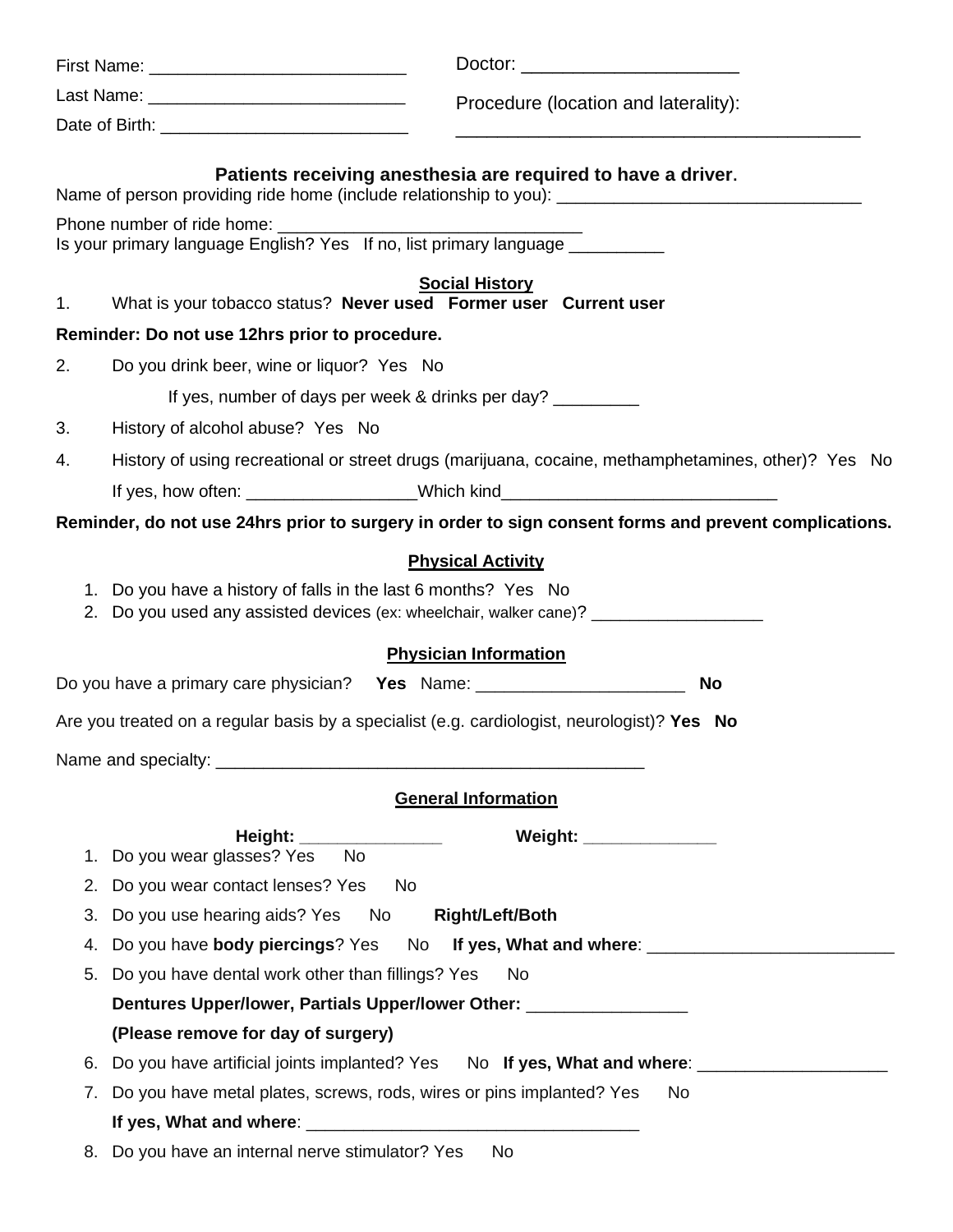### **Past Surgical/Anesthesia History**

Have you had any complications related to anesthesia? Yes No Do you currently have a central venous line, such as chemo and/or antibiotic port, PICC line, or dialysis catheter? Yes No

Have you had any **Complications** with medical procedures that required anesthesia? Yes No What were the complications: **What** 

| <b>Type of Surgery</b> | Date, If known |
|------------------------|----------------|
|                        |                |
|                        |                |
|                        |                |
|                        |                |
|                        |                |
|                        |                |
|                        |                |
|                        |                |
|                        |                |
|                        |                |
|                        |                |
|                        |                |
|                        |                |

#### **Previous Surgeries**

#### **Family History**

|                                 | <b>Yes</b> | <b>No</b> | If yes, list relationship to you |
|---------------------------------|------------|-----------|----------------------------------|
| <b>Cancer</b>                   |            |           |                                  |
| <b>Blood Clots</b>              |            |           |                                  |
| <b>Malignant Hypothermia</b>    |            |           |                                  |
| <b>Anesthesia complications</b> |            |           |                                  |
| <b>Other</b>                    |            |           |                                  |

# **Do you or a family member have a history of...** Malignant hyperthermia? (life threatening high temperature under anesthesia) Yes No Pseudocholinesterase deficiency? (Prolonged paralysis from muscle relaxants) Yes No **Do you have a history of…** Difficult intubation? (Difficulty placing breathing tube for general anesthesia) Yes No Motion sickness? The Contract of the Contract of the Contract of the Contract of the Contract of the Contract of the Contract of the Contract of the Contract of the Contract of the Contract of the Contract of the Contract Postoperative nausea & vomiting (PONV) No was also a member of the No Yes No Other serious adverse reactions to anesthesia medications? The Motor State Control of the No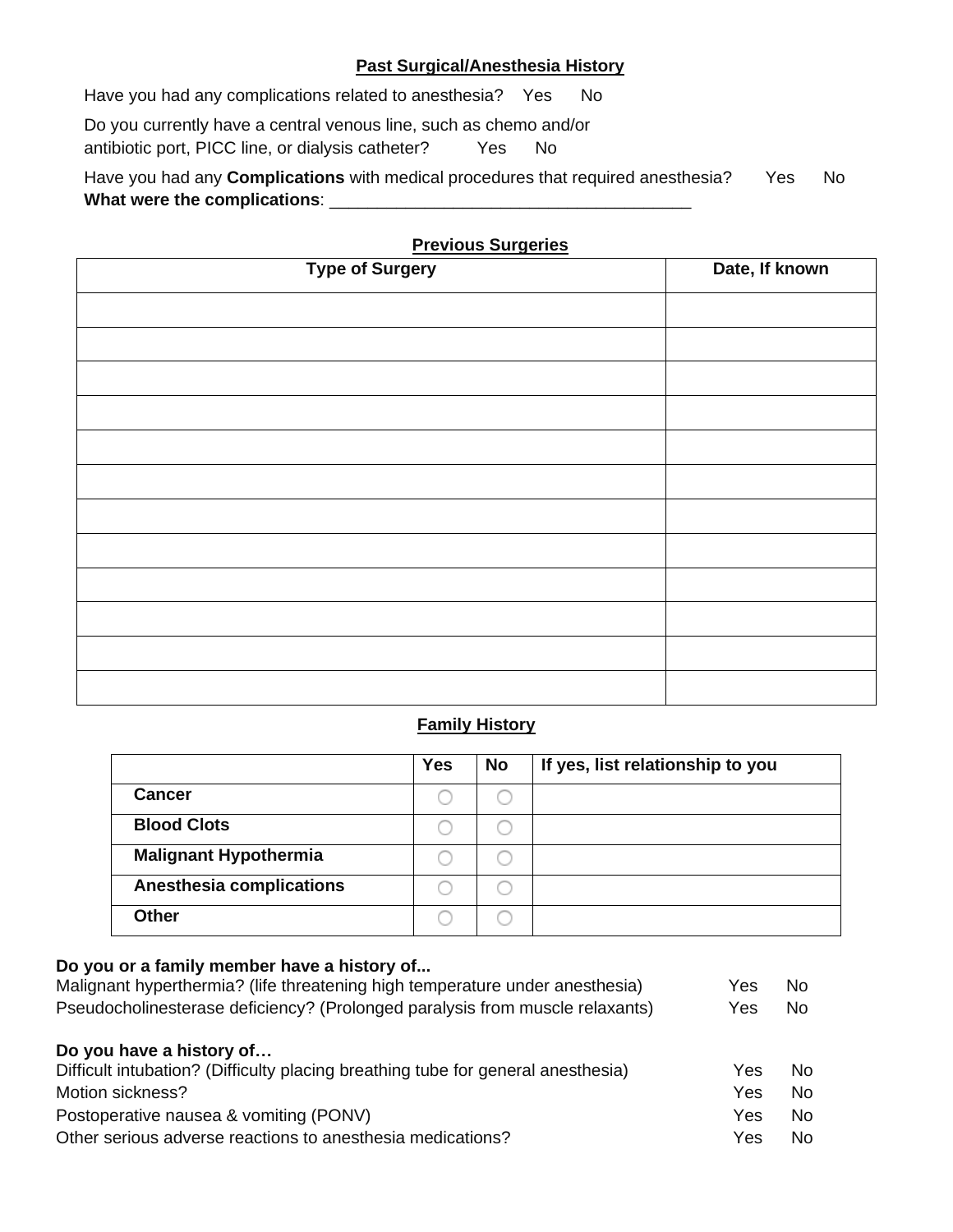| <b>History</b>                                                                        | <b>Yes</b> | <b>No</b> |  |  |
|---------------------------------------------------------------------------------------|------------|-----------|--|--|
| Do you have high blood pressure?                                                      |            |           |  |  |
| Cardiac: Any history of heart problems?                                               |            |           |  |  |
| Any heart surgery or procedures? (stents, CABG, Angioplasty)                          |            |           |  |  |
| If yes, please explain: _<br><u> 1989 - Johann John Stein, marwolaethau (b. 1989)</u> |            |           |  |  |
| Do you have an abnormal heart rhythm / heart murmur                                   |            |           |  |  |
| Do you have a pacemaker or AICD?                                                      |            |           |  |  |
| If yes, make/ model and when last interrogated: ________                              |            |           |  |  |
| History of congestive heart failure?                                                  |            |           |  |  |
| Pulmonary: Any history of breathing problems?                                         |            |           |  |  |
| Do you have asthma?                                                                   |            |           |  |  |
| If yes, when was your last asthma attack?                                             |            |           |  |  |
| Do you have emphysema / COPD?                                                         |            |           |  |  |
| History of pneumonia?                                                                 |            |           |  |  |
| Do you have sleep apnea?                                                              |            |           |  |  |
| If yes do you wear a CPAP or BPAP                                                     |            |           |  |  |
| Any home oxygen use?                                                                  |            |           |  |  |
| Do you ever feel short of breath?                                                     |            |           |  |  |
| What causes this standing, walking, going up stairs? ____                             |            |           |  |  |
| Do you ever feel short of breath at rest?                                             |            |           |  |  |
| Do you ever feel short of breath when you lie flat?                                   |            |           |  |  |
| <b>Digestive History</b>                                                              |            |           |  |  |
| Do you have acid reflex (GERD), heartburn?                                            |            |           |  |  |
| Ever had a hiatal hernia?                                                             |            |           |  |  |
| Ever had a bleeding ulcer?                                                            |            |           |  |  |
| Have you ever had hepatitis?                                                          |            |           |  |  |
|                                                                                       |            |           |  |  |
| Do you have jaundice or liver failure?                                                |            |           |  |  |
| <b>Renal History</b>                                                                  |            |           |  |  |
| Do you have kidney failure?                                                           |            |           |  |  |
| If yes, are you on dialysis (Include days of the week)? ________________________      |            |           |  |  |
| Other renal conditions?                                                               |            |           |  |  |
|                                                                                       |            |           |  |  |
|                                                                                       |            |           |  |  |
| Do you have diabetes?                                                                 |            |           |  |  |
| Type I                                                                                |            |           |  |  |
| Type II                                                                               |            |           |  |  |
| Do you have a thyroid condition?                                                      |            |           |  |  |
|                                                                                       |            |           |  |  |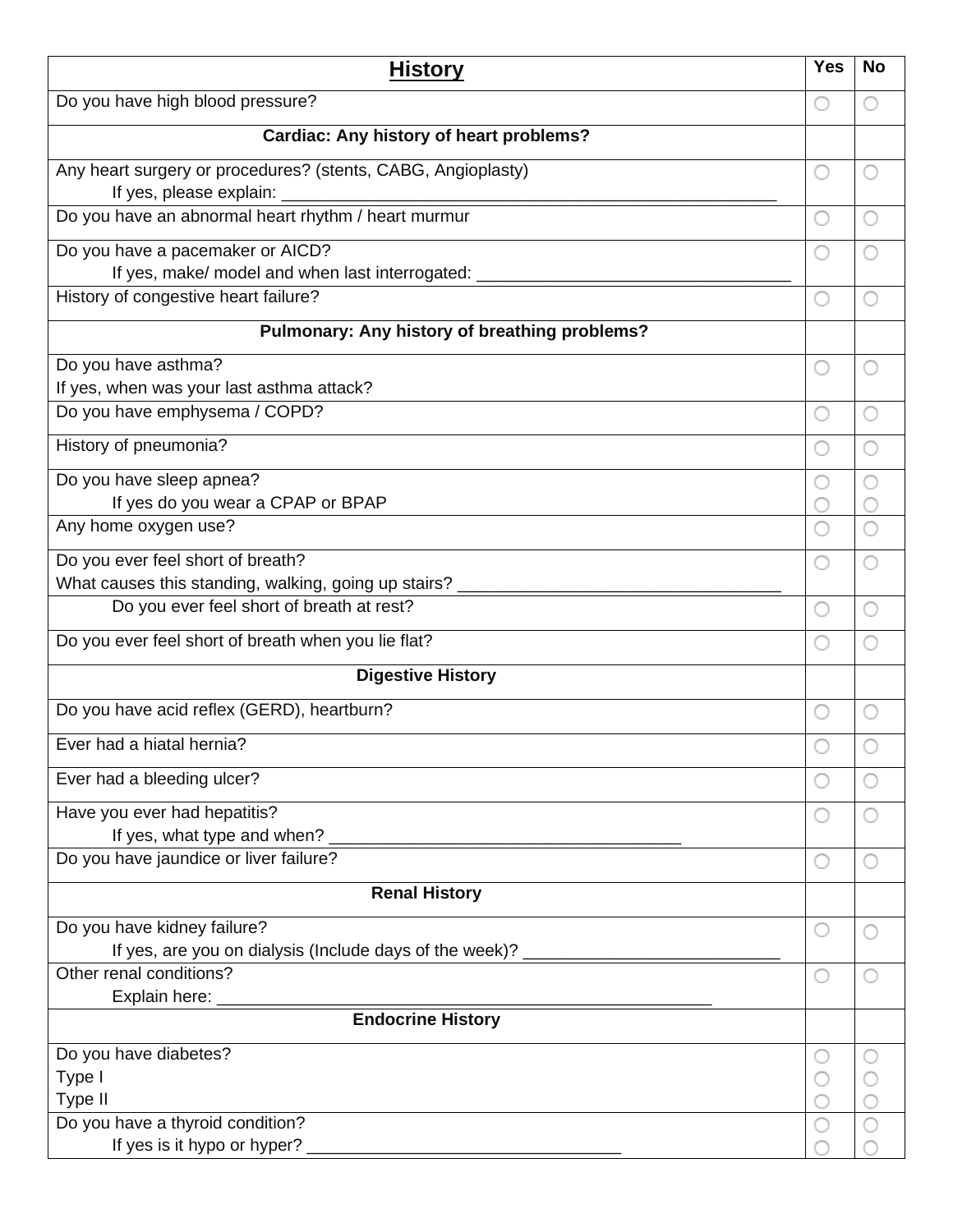| <b>Hematologic (Blood) History</b>                                                                                                                                                                                                     |  |  |  |
|----------------------------------------------------------------------------------------------------------------------------------------------------------------------------------------------------------------------------------------|--|--|--|
| Do you have anemia?                                                                                                                                                                                                                    |  |  |  |
| Do you have any bleeding history?                                                                                                                                                                                                      |  |  |  |
|                                                                                                                                                                                                                                        |  |  |  |
| Ever had a blood clot (DVT)                                                                                                                                                                                                            |  |  |  |
| If yes, location and year:<br><u>Universe and the set of the set of the set of the set of the set of the set of the set of the set of the set of the set of the set of the set of the set of the set of the set of the set of the </u> |  |  |  |
| Ever had AIDS?                                                                                                                                                                                                                         |  |  |  |
| <b>Musculoskeletal</b>                                                                                                                                                                                                                 |  |  |  |
| Do you have arthritis?                                                                                                                                                                                                                 |  |  |  |
| If yes include location:                                                                                                                                                                                                               |  |  |  |
| Do you have fibromyalgia?                                                                                                                                                                                                              |  |  |  |
| Do you have lupus?                                                                                                                                                                                                                     |  |  |  |
| Do you have any back or neck problems?                                                                                                                                                                                                 |  |  |  |
|                                                                                                                                                                                                                                        |  |  |  |
| Do you have any disabilities?                                                                                                                                                                                                          |  |  |  |
|                                                                                                                                                                                                                                        |  |  |  |
| <b>Neurological History</b>                                                                                                                                                                                                            |  |  |  |
| Ever had a stroke / TIA?                                                                                                                                                                                                               |  |  |  |
| Include any lasting effects and year of occurrence: ____________________________                                                                                                                                                       |  |  |  |
| Ever had a seizure?                                                                                                                                                                                                                    |  |  |  |
| Ever had a head injury with loss of consciousness (fainting or dizzy spells)                                                                                                                                                           |  |  |  |
| Do you have migraines?                                                                                                                                                                                                                 |  |  |  |
| <b>Mental Status</b>                                                                                                                                                                                                                   |  |  |  |
| Do you have anxiety?                                                                                                                                                                                                                   |  |  |  |
| Do you have depression?                                                                                                                                                                                                                |  |  |  |
| Do you have ADD or ADHD?                                                                                                                                                                                                               |  |  |  |
| Do you have bi-polar disease?                                                                                                                                                                                                          |  |  |  |
|                                                                                                                                                                                                                                        |  |  |  |
| If you are female, could you be pregnant?                                                                                                                                                                                              |  |  |  |
| If not did you have a hysterectomy or go through menopause?                                                                                                                                                                            |  |  |  |
| Have you had any recent exposure to any infectious diseases such as MRSA/ VRE?                                                                                                                                                         |  |  |  |
| If yes explain: _                                                                                                                                                                                                                      |  |  |  |
| Have you recently had a cold, flue, or infections?                                                                                                                                                                                     |  |  |  |
| Explain symptoms: _                                                                                                                                                                                                                    |  |  |  |
| Has anyone you are in close contact with had recent cold, flu, fever, cough?<br>List relationship to you and explain symptoms:                                                                                                         |  |  |  |
|                                                                                                                                                                                                                                        |  |  |  |

**Please list any other significant medical problems or recent hospitalizations not mentioned above**

 $\overline{\phantom{a}}$  ,  $\overline{\phantom{a}}$  ,  $\overline{\phantom{a}}$  ,  $\overline{\phantom{a}}$  ,  $\overline{\phantom{a}}$  ,  $\overline{\phantom{a}}$  ,  $\overline{\phantom{a}}$  ,  $\overline{\phantom{a}}$  ,  $\overline{\phantom{a}}$  ,  $\overline{\phantom{a}}$  ,  $\overline{\phantom{a}}$  ,  $\overline{\phantom{a}}$  ,  $\overline{\phantom{a}}$  ,  $\overline{\phantom{a}}$  ,  $\overline{\phantom{a}}$  ,  $\overline{\phantom{a}}$  $\Box$  . The contribution of the contribution of the contribution of the contribution of the contribution of the contribution of the contribution of the contribution of the contribution of the contribution of the contributi  $\Box$  . The contribution of the contribution of the contribution of the contribution of the contribution of the contribution of the contribution of the contribution of the contribution of the contribution of the contributi